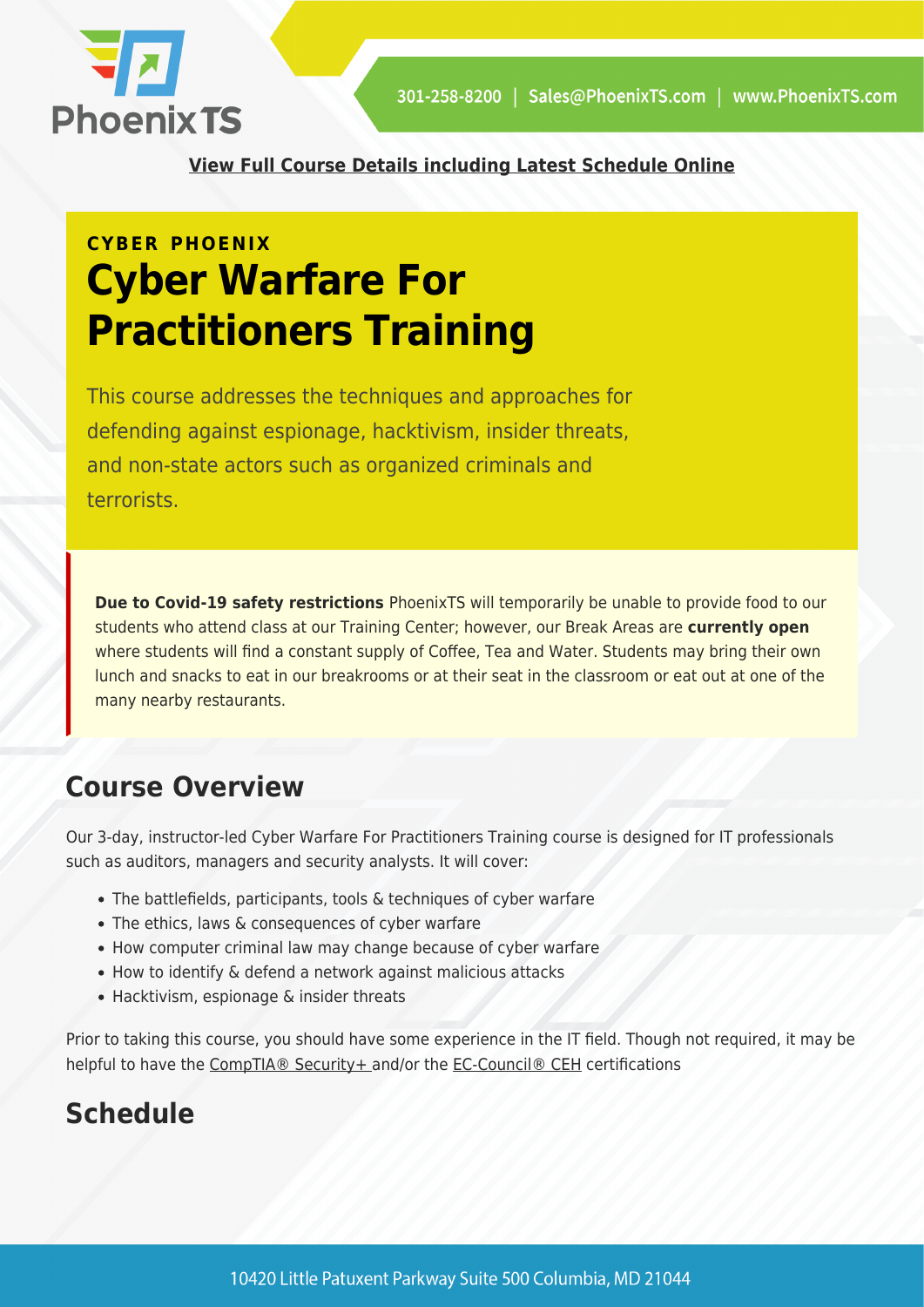

301-258-8200 | Sales@PhoenixTS.com | www.PhoenixTS.com

**8/03/22 - 8/05/22 (3 days)** 8:30AM - 4:30PM

**8/10/22 - 8/12/22 (3 days)** 8:30AM - 4:30PM

**8/10/22 - 8/12/22 (3 days)** 8:30AM - 4:30PM

**11/01/22 - 11/03/22 (3 days)** 8:30AM - 4:30PM

**11/07/22 - 11/09/22 (3 days)** 8:30AM - 4:30PM

**11/07/22 - 11/09/22 (3 days)** 8:30AM - 4:30PM

**1/09/23 - 1/11/23 (3 days)** 8:30AM - 4:30PM

**1/09/23 - 1/11/23 (3 days)** 8:30AM - 4:30PM

**1/25/23 - 1/27/23 (3 days)** 8:30AM - 4:30PM

**1/25/23 - 1/27/23 (3 days)** 8:30AM - 4:30PM

**2/07/23 - 2/09/23 (3 days)** 8:30AM - 4:30PM

**2/07/23 - 2/09/23 (3 days)** 8:30AM - 4:30PM

**2/21/23 - 2/23/23 (3 days)** 8:30AM - 4:30PM

**2/21/23 - 2/23/23 (3 days)** 8:30AM - 4:30PM

**3/08/23 - 3/10/23 (3 days)** 8:30AM - 4:30PM

| <b>DATE</b> | <b>LOCATION</b> |
|-------------|-----------------|
|             |                 |

| <b>Tysons Corner, VA</b><br>Open | Contact Us        |
|----------------------------------|-------------------|
| <b>Live Online</b><br>Open       | <b>Contact Us</b> |
| Columbia, MD<br>Open             | Contact Us        |
| <b>Tysons Corner, VA</b><br>Open | <b>Contact Us</b> |
| <b>Live Online</b><br>Open       | Contact Us        |
| <b>Columbia, MD</b><br>Open      | <b>Contact Us</b> |
| <b>Columbia, MD</b><br>Open      | <b>Contact Us</b> |
| <b>Live Online</b><br>Open       | <b>Contact Us</b> |
| <b>Live Online</b><br>Open       | Contact Us        |
| <b>Columbia, MD</b><br>Open      | Contact Us        |
| <b>Columbia, MD</b><br>Open      | Contact Us        |
| <b>Live Online</b><br>Open       | Contact Us        |
| <b>Live Online</b><br>Open       | Contact Us        |
| Columbia, MD<br>Open             | <b>Contact Us</b> |
| Columbia, MD<br>Open             | Contact Us        |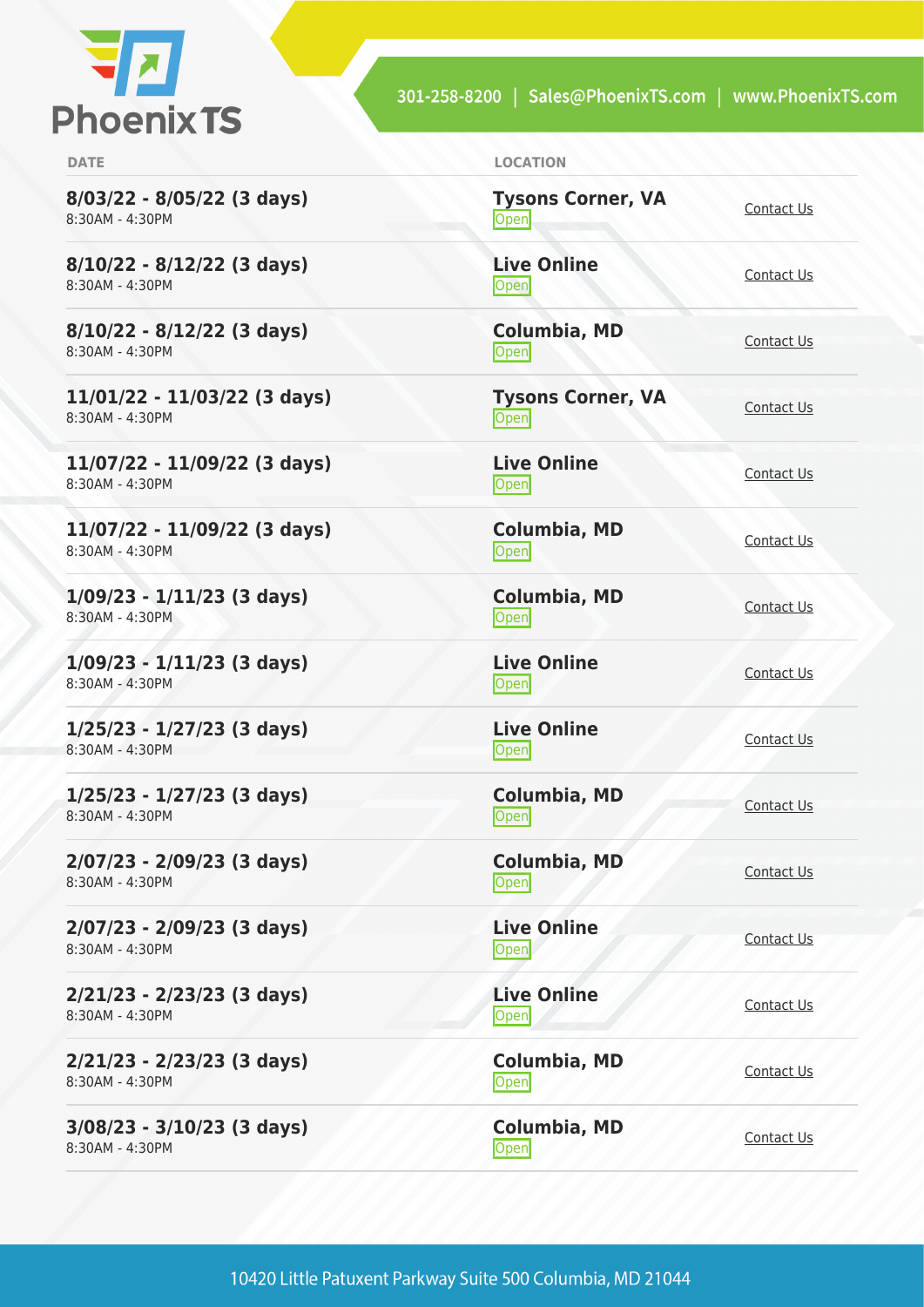

301-258-8200 | Sales@PhoenixTS.com | www.PhoenixTS.com

| <b>DATE</b>                                     | <b>LOCATION</b>                   |                   |
|-------------------------------------------------|-----------------------------------|-------------------|
| $3/08/23 - 3/10/23$ (3 days)<br>8:30AM - 4:30PM | <b>Live Online</b><br>Open        | Contact Us        |
| $3/21/23 - 3/23/23$ (3 days)<br>8:30AM - 4:30PM | <b>Live Online</b><br><b>Open</b> | Contact Us        |
| $3/21/23 - 3/23/23$ (3 days)<br>8:30AM - 4:30PM | Columbia, MD<br>Open              | Contact Us        |
| $4/05/23 - 4/07/23$ (3 days)<br>8:30AM - 4:30PM | <b>Columbia, MD</b><br>Open       | Contact Us        |
| $4/05/23 - 4/07/23$ (3 days)<br>8:30AM - 4:30PM | <b>Live Online</b><br><b>Open</b> | Contact Us        |
| $4/17/23 - 4/19/23$ (3 days)<br>8:30AM - 4:30PM | <b>Live Online</b><br><b>Open</b> | <b>Contact Us</b> |
| $4/17/23 - 4/19/23$ (3 days)<br>8:30AM - 4:30PM | Columbia, MD<br>Open              | Contact Us        |
| $5/08/23 - 5/10/23$ (3 days)<br>8:30AM - 4:30PM | Columbia, MD<br>Open              | Contact Us        |
| $5/08/23 - 5/10/23$ (3 days)<br>8:30AM - 4:30PM | <b>Live Online</b><br>Open        | <b>Contact Us</b> |
| $5/23/23 - 5/25/23$ (3 days)<br>8:30AM - 4:30PM | <b>Live Online</b><br><b>Open</b> | Contact Us        |
| $5/23/23 - 5/25/23$ (3 days)<br>8:30AM - 4:30PM | <b>Columbia, MD</b><br>Open       | Contact Us        |
| $6/06/23 - 6/08/23$ (3 days)<br>8:30AM - 4:30PM | Columbia, MD<br>Open              | Contact Us        |
| $6/06/23 - 6/08/23$ (3 days)<br>8:30AM - 4:30PM | <b>Live Online</b><br>Open        | Contact Us        |
| $6/19/23 - 6/21/23$ (3 days)<br>8:30AM - 4:30PM | <b>Live Online</b><br>Open        | <b>Contact Us</b> |
| $6/19/23 - 6/21/23$ (3 days)<br>8:30AM - 4:30PM | <b>Columbia, MD</b><br>Open       | Contact Us        |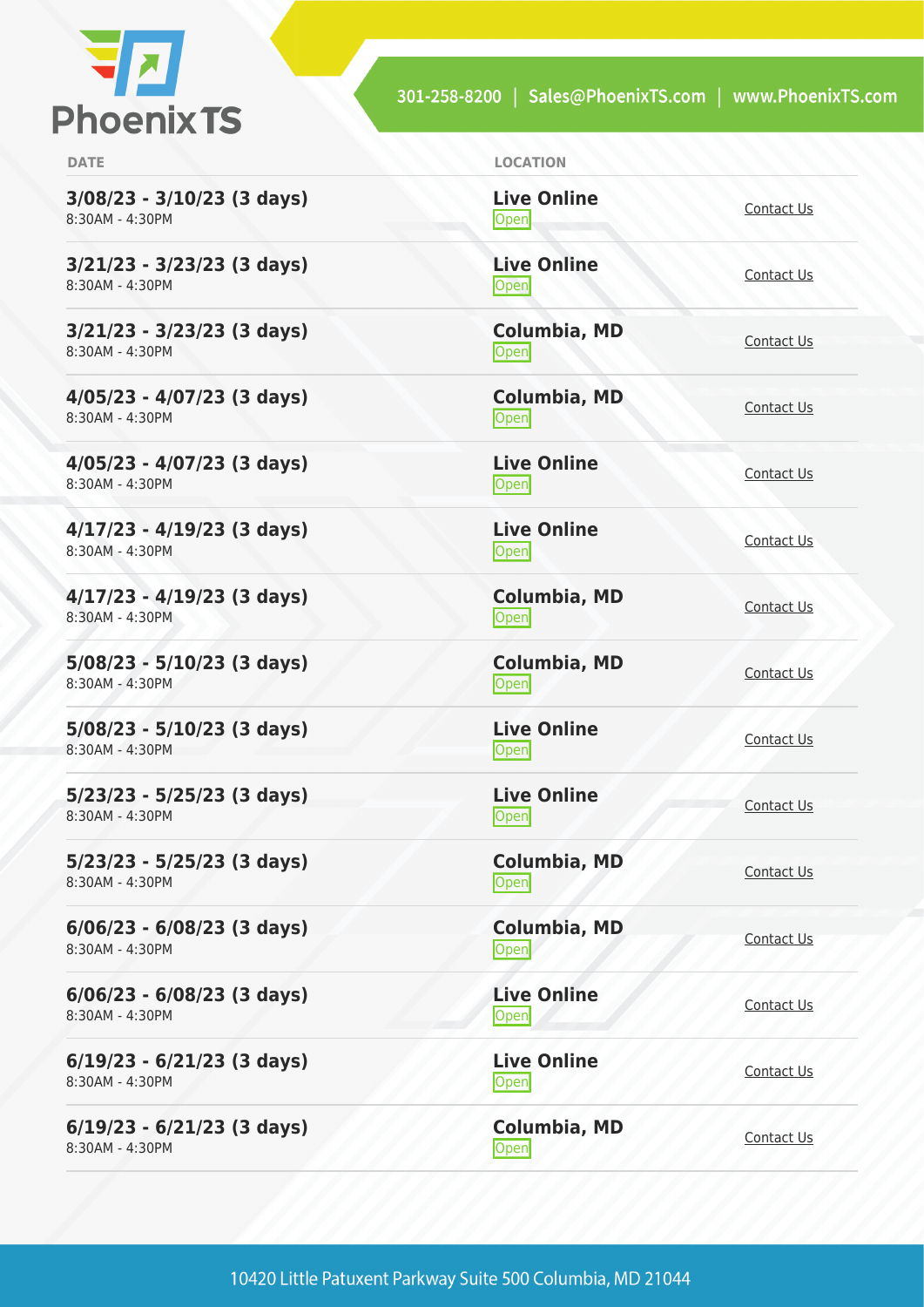

301-258-8200 | Sales@PhoenixTS.com | www.PhoenixTS.com

| × |  |  |
|---|--|--|
|   |  |  |

**9/06/23 - 9/08/23 (3 days)** 8:30AM - 4:30PM

**9/06/23 - 9/08/23 (3 days)** 8:30AM - 4:30PM

**9/25/23 - 9/27/23 (3 days)** 8:30AM - 4:30PM

**9/25/23 - 9/27/23 (3 days)** 8:30AM - 4:30PM

**10/10/23 - 10/12/23 (3 days)** 8:30AM - 4:30PM

**10/10/23 - 10/12/23 (3 days)** 8:30AM - 4:30PM

**10/24/23 - 10/26/23 (3 days)** 8:30AM - 4:30PM

| <b>DATE</b>                                   | <b>LOCATION</b>             |            |
|-----------------------------------------------|-----------------------------|------------|
| 7/05/23 - 7/07/23 (3 days)<br>8:30AM - 4:30PM | <b>Columbia, MD</b><br>Open | Contact Us |
| 7/05/23 - 7/07/23 (3 days)<br>8:30AM - 4:30PM | <b>Live Online</b><br>Open  | Contact Us |
| 7/17/23 - 7/19/23 (3 days)<br>8:30AM - 4:30PM | <b>Live Online</b><br>Open  | Contact Us |
| 7/17/23 - 7/19/23 (3 days)<br>8:30AM - 4:30PM | Columbia, MD<br>Open        | Contact Us |
| 8/02/23 - 8/04/23 (3 days)<br>8:30AM - 4:30PM | <b>Columbia, MD</b><br>Open | Contact Us |
| 8/02/23 - 8/04/23 (3 days)<br>8:30AM - 4:30PM | <b>Live Online</b><br>Open  | Contact Us |
| 8/21/23 - 8/23/23 (3 days)<br>8:30AM - 4:30PM | <b>Live Online</b><br>Open  | Contact Us |
| 8/21/23 - 8/23/23 (3 days)<br>8:30AM - 4:30PM | Columbia, MD<br>Open        | Contact Us |

**Columbia, MD** [Contact Us](https://phoenixts.com/schedule/more-info/?class=27524)<br>
Open

**Live Online [Contact Us](https://phoenixts.com/schedule/more-info/?class=27525)** 

**Live Online** <u>[Contact Us](https://phoenixts.com/schedule/more-info/?class=27526)</u>

**Columbia, MD**

**Live Online**

**Columbia, MD** Open [Contact Us](https://phoenixts.com/schedule/more-info/?class=27527)

**Live Online [Contact Us](https://phoenixts.com/schedule/more-info/?class=27529)** 

[Contact Us](https://phoenixts.com/schedule/more-info/?class=27528)<br>
Open

<u>Open</u> [Contact Us](https://phoenixts.com/schedule/more-info/?class=27530)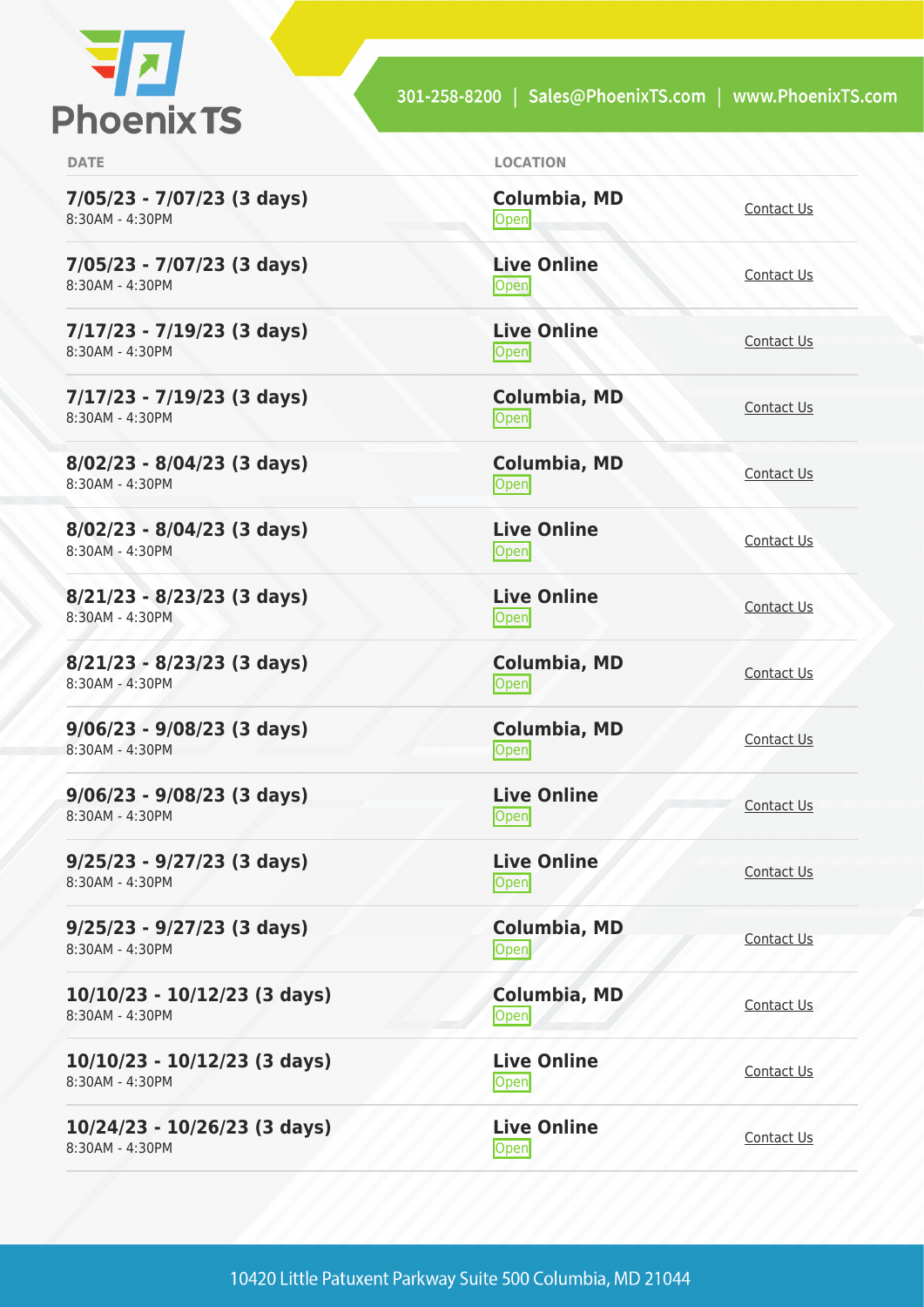

| <b>DATE</b>                                       | <b>LOCATION</b>                   |            |
|---------------------------------------------------|-----------------------------------|------------|
| $10/24/23 - 10/26/23$ (3 days)<br>8:30AM - 4:30PM | Columbia, MD<br>Open              | Contact Us |
| $11/08/23 - 11/10/23$ (3 days)<br>8:30AM - 4:30PM | <b>Columbia, MD</b><br>Open       | Contact Us |
| $11/08/23 - 11/10/23$ (3 days)<br>8:30AM - 4:30PM | <b>Live Online</b><br>Open        | Contact Us |
| 11/27/23 - 11/29/23 (3 days)<br>8:30AM - 4:30PM   | <b>Live Online</b><br>Open        | Contact Us |
| 11/27/23 - 11/29/23 (3 days)<br>8:30AM - 4:30PM   | <b>Columbia, MD</b><br>Open       | Contact Us |
| 12/13/23 - 12/15/23 (3 days)<br>8:30AM - 4:30PM   | <b>Columbia, MD</b><br>Open       | Contact Us |
| $12/13/23 - 12/15/23$ (3 days)<br>8:30AM - 4:30PM | <b>Live Online</b><br><b>Open</b> | Contact Us |
| 12/20/23 - 12/22/23 (3 days)<br>8:30AM - 4:30PM   | <b>Live Online</b><br><b>Open</b> | Contact Us |
| 12/20/23 - 12/22/23 (3 days)<br>8:30AM - 4:30PM   | <b>Columbia, MD</b><br> Open      | Contact Us |

## **Course Outline**

#### **The Cyberwarfare Landscape**

- Information as a military asset
- Targets and combatants
- Cyberwarfare, law, and ethics
- Intelligence operations in a connected world

#### **Offensive and Defensive Cyberwarfare**

- The evolving threat: from script kiddies to advanced attackers
- Social engineering and cyberwarfare
- Weaponizing cyberspace: a history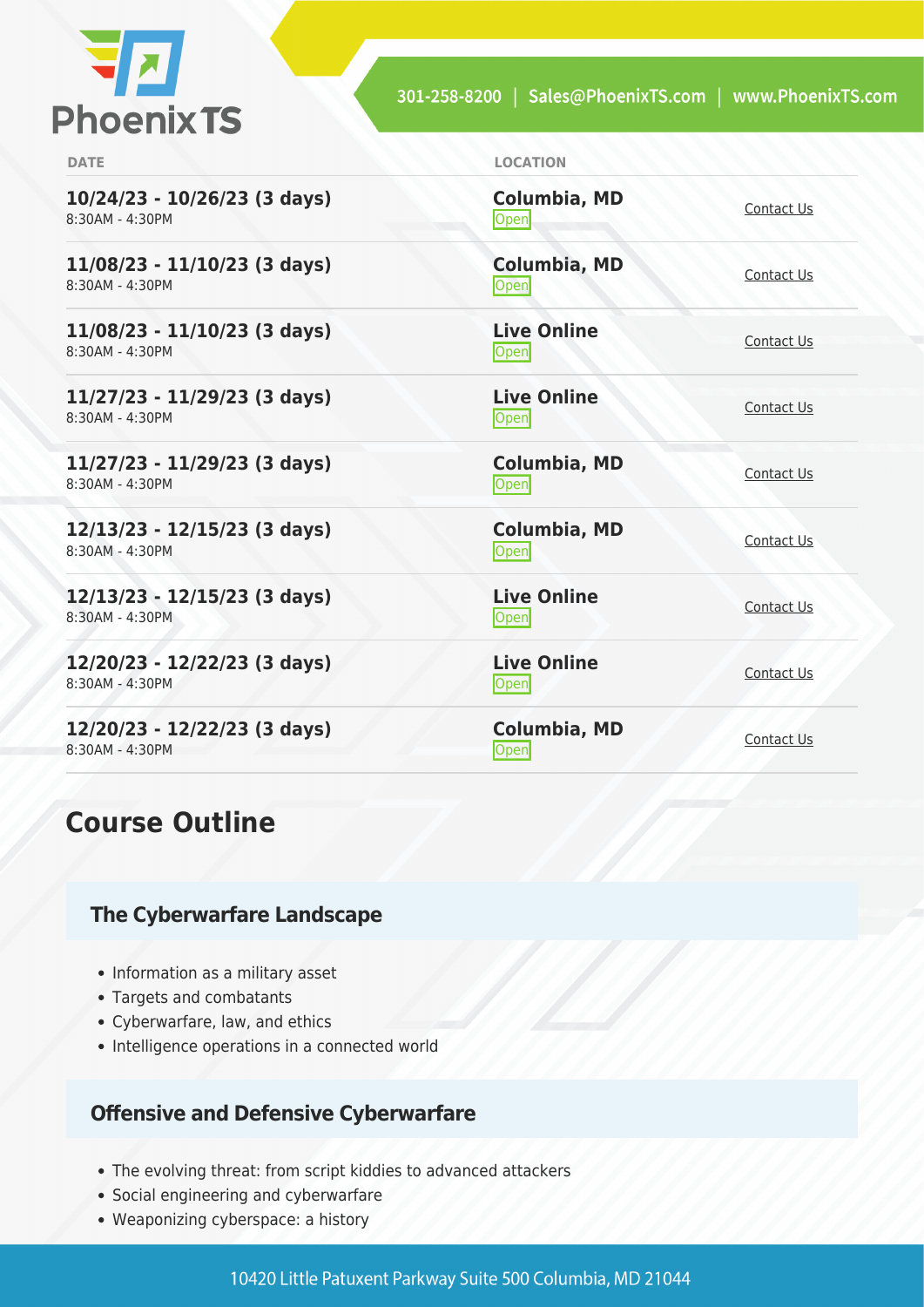

- Nonstate actors in cyberwar
- Defense-in-depth strategies
- Cryptography and cyberwar
- Defending endpoints
- Defending networks
- Defending data

#### **The Future of Cyberwarfare**

- Cyberwarfare and military doctrine
- Pandora's box: the future of cyberwarfare

#### **Cyber Warfare for Practitioners Training Labs**

- Investigating and responding to security incidents
- Auditing a wireless network
- Using social engineering techniques to plan an attack
- Eliminating threats with a layered security approach
- Performing a post-mortem review of a data breach incident

## **Cyber Warfare For Practitioners Training FAQs**

## **What is cyber warfare?**

The Oxford dictionary defines cyber warfare as "the use of computer technology to disrupt the activities of a state or organization, especially the deliberate attacking of information systems for strategic or military purposes."

### **Who should enroll in Cyber Warfare for Practitioners Training?**

This course is intended for IT auditors, IT managers, information security analysts, information security managers and systems administrators.

**Due to Covid-19 safety restrictions** PhoenixTS will temporarily be unable to provide food to our students who attend class at our Training Center; however, our Break Areas are **currently open** where students will find a constant supply of Coffee, Tea and Water. Students may bring their own lunch and snacks to eat in our breakrooms or at their seat in the classroom or eat out at one of the many nearby restaurants.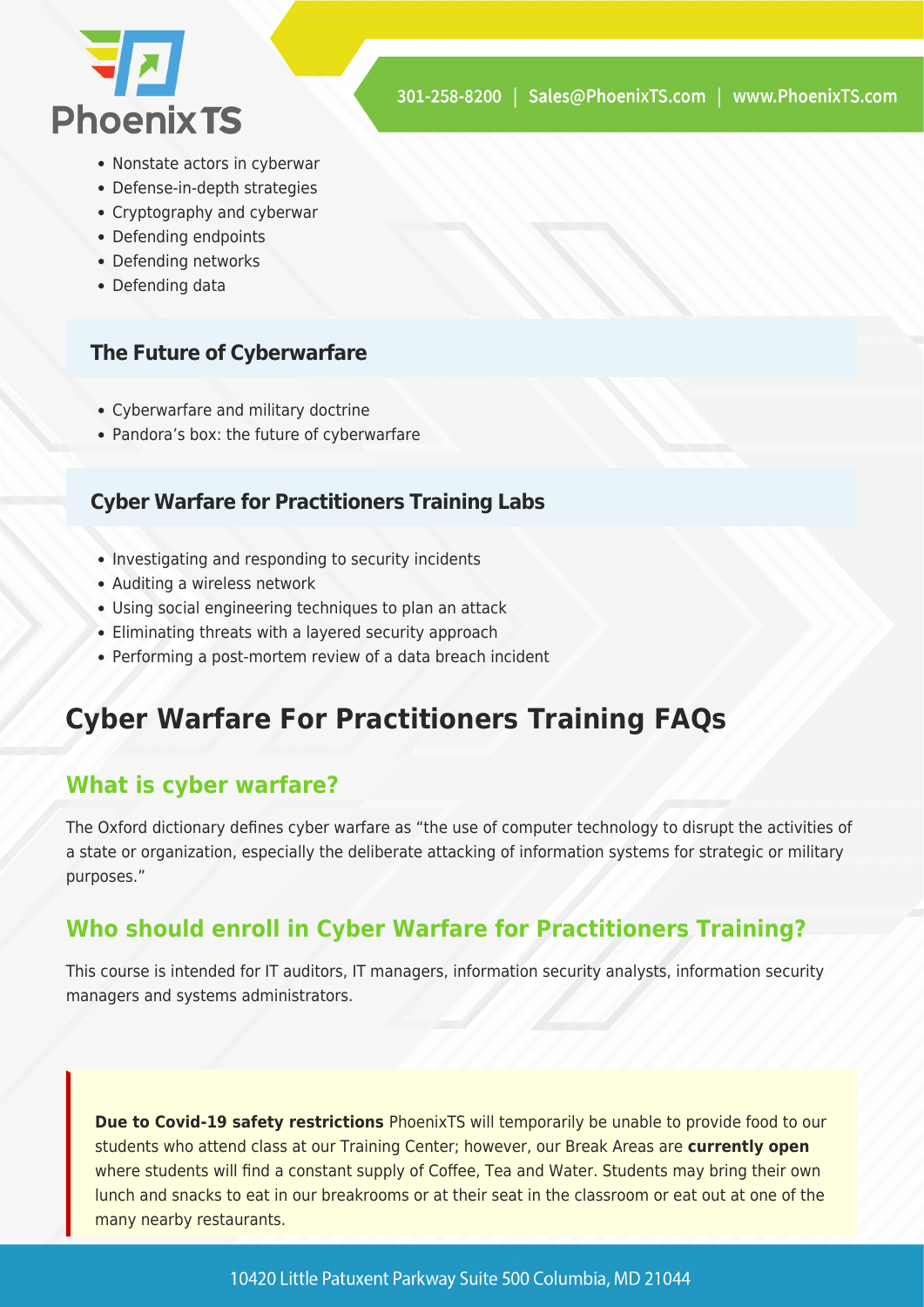

# Starting at **\$1,745**

**ATTENTION** For GSA pricing or Contractor quotes call [240.667.7757](#page--1-0)





#### Price Match Guarantee

We'll match any competitor's price quote. Call us at 240-667-7757.

## This **Cyber Warfare For Practitioners Training** course includes:

- 3 days of instructor-led training
- Cyber Warfare For Practitioners Training book
- Notepad, pen and highlighter
- Variety of bagels, fruits, doughnuts and cereal available at the start of class\*
- $\circ$  Tea, coffee and soda available throughout the day\*